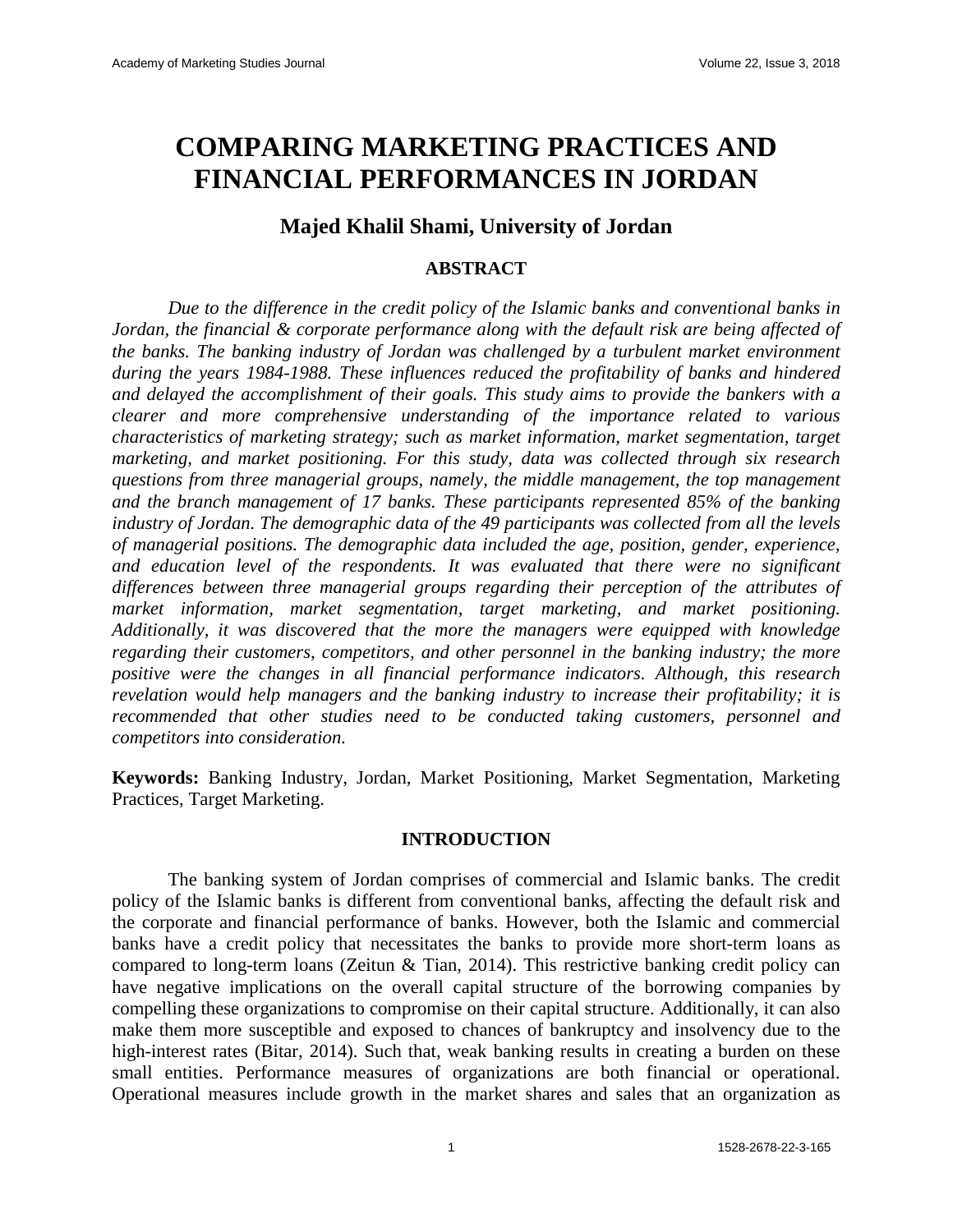achieved. Financial performance, such as, maximizing profits and maximizing shareholder's benefits, play an imperative role in the functioning of every organization (Robin et al., 2018). Such that, the profitability of banks largely depend upon the financial functioning of these banks.

On the other hand, the market structure and assets of banks in Jordan are concentrated in a few hands; resulting in concentrated market power and lack of contestability (Kunt, 2010). It has been established that the financial performance of banks under a monopoly is not optimal due to the increase in input prices (Rodriguez et al., 2018). Competition in banking sector can also result in increased efficiency and financial performance (Rodriguez et al., 2018). Subsequently, such factors lead to an increase in marginal costs and the decrease in revenues. Banking regulations prohibit banks from engaging in real estate investment, development, and management (Pasiouras et al., 2009). Banking regulations increases the profit efficiency and cost of banks. Regulations control limit the bank's ability to own shares in non-financial companies and to conduct insurance activities. Although banks can participate in brokering, underwriting, and dealing in securities; mutual fund markets and bond markets in Jordan are inactive and underdeveloped.

To this end, it is a fact that the internal dynamics of an organization influences its marketing strategy and cannot be overlooked. The marketing strategy defines the management's marketing orientation. Marketing practices of a company revolve around identifying target customers through accurate market segmentation. This is followed by the right positioning of their products and services in the right market and to the appropriately targeted customers. However, marketing managers experience obstacles and roadblocks while attempting to deploy their products in the markets. Some of these challenges are the dissemination of right information to various business entities and predicting and planning for any uncertainties within the time frame of marketing operations (Askoul et al., 2016). According to financial statistics, the banking sector of Jordan contributes approximately 11.6% of the country's Gross Domestic Product (GDP). However, there are many challenges that are being faced by Jordanian banks; some of which are globalization, heightened competition, and the development of various financial innovations. Jordan has initiated and launched social and economic reforms to promote and develop effective financial institutions and markets to achieve consistent economic growth (Isik et al., 2016). In this study, the association of different marketing variables; such as, market information, market segmentation, target marketing and positioning have been examined and their correlation with each other are also determined.

#### **RESEARCH QUESTIONS**

Following six research questions have been considered (Appendix 1):

- 1. To what extent do top-level managers, middle-level managers and branch -level managers differ in their perceptions concerning the attributes of market information, market segmentation, target marketing, and positioning?
- 2. Are the responses covering attributes of information, the extent of use of market segmentation attributes, target marketing attributes and positioning attributes significantly related to the financial performances of the banks?
- 3. To what extent is each of the 20 attributes of market information related to; the 19 attributes of market segmentation, the 13 attributes of target marketing, and the 14 attributes of market positioning?
- 4. To what extent is each of the 19 attributes of market segmentation related to, the 13 attributes of target marketing and the 14 attributes of market positioning?
- 5. To what extent is each of the 13 attributes of target marketing related to the 14 attributes of market positioning?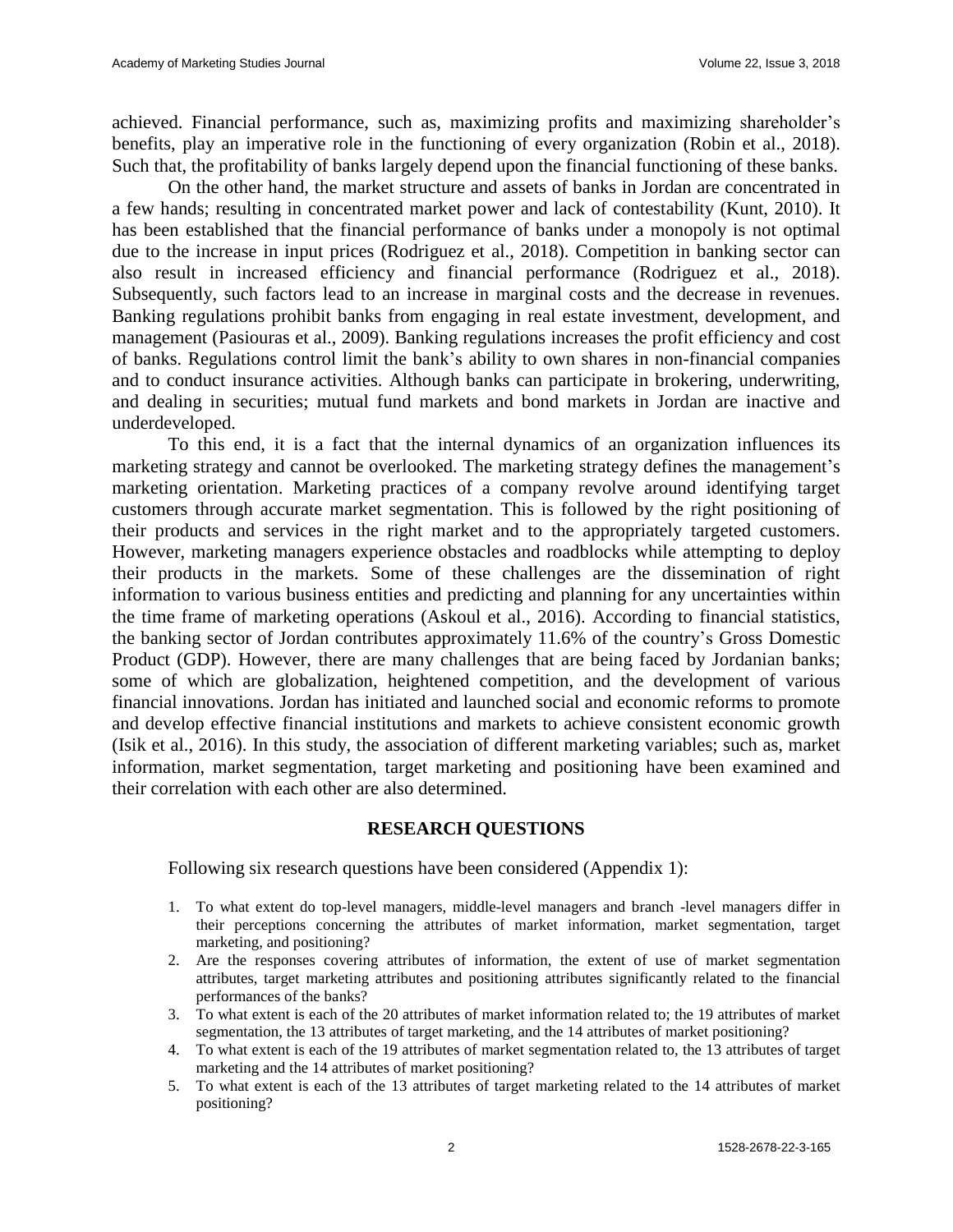6. What significant relationships exist between the level of financial performance and the attributes of market information, market segmentation, target marketing and positioning?

#### **Framework**

There has been a conscious effort by the financial institutions of Jordan to amalgamate with the financial institutions of the western world; therefore, it has a long way to go and many changes to be implemented to reach the level of advancement and progress. The credit policy and other bank policies have to be modified and must be more suitable for large corporations and the overall growth of the economy. These marketing practices have to undergo a transformation to exhibit a positive impact on their financial indicators and performance. An evolved and efficient marketing strategy results in profitability in the operations of Banks. Quality management and marketing practices have proven to positively impact an organization's overall performance (Gummesson, 1991).

A range of past studies has been carried out that have measured marketing practices along with the financial performances within Jordan. For better analysis, it is necessary to compare different industries with the banking sector. Darwish et al. (2016) have mentioned that there is a direct impact of three major domains of any organization on the financial performances. Three major domains include human resource department, marketing department, and supply chain department. This argument has been presented by certain other past studies (Darwish et al., 2016; Van et al., 2015; Kanyurhi et al., 2016; Diab et al., 2015; Kula & Baykut, 2015; Al-Ettayyem & Zu'bi, 2015; Rogo et al., 2017). In a similar context; it has been analyzed that different leadership styles along with better and creative marketing practices have also resulted in the better financial performances within banking industry (Masa'deh et al., 2016). Corporate reporting is identified as a core aspect of marketing domain that has a direct relevance with the better relational capital disclosure (Bianchi et al., 2016; Hazaima et al., 2017; Alrubaiee et al., 2015; Farouk et al., 2016; Chadwicket al., 2015).

During the last decade, electronic banking has become an essential and common way of personal banking, and this modern application has also been introduced in Jordan Banks. A study by Al-Smadi and Al-Wabel (2011) examined and evaluated the impact of electronic banking on the different Jordanian Banks. The analysis was conducted on 15 Jordanian Banks between the year 2000-2010. The bank's performance was measured by using accounting data and OLS regression was also used. The results revealed that electronic banking had no positive effect on the performance of the banks. This was because bank's customers in Jordan rely upon and prefer the use of traditional channels to carry out their banking transactions. There was a significant negative impact on the performance of banks as there were significant costs that were involved in adopting the modern electronic banking application. The costs of maintaining the electronic banking system were higher than the revenues that were being collected with the provision of the electronic banking services. It was concluded that Jordanian Banks must give more attention to foster confidence in their customers toward the use of Electronic Banking services to show improvements in the revenues collected through these services (Al-Smadi & Al-Wabel, 2011).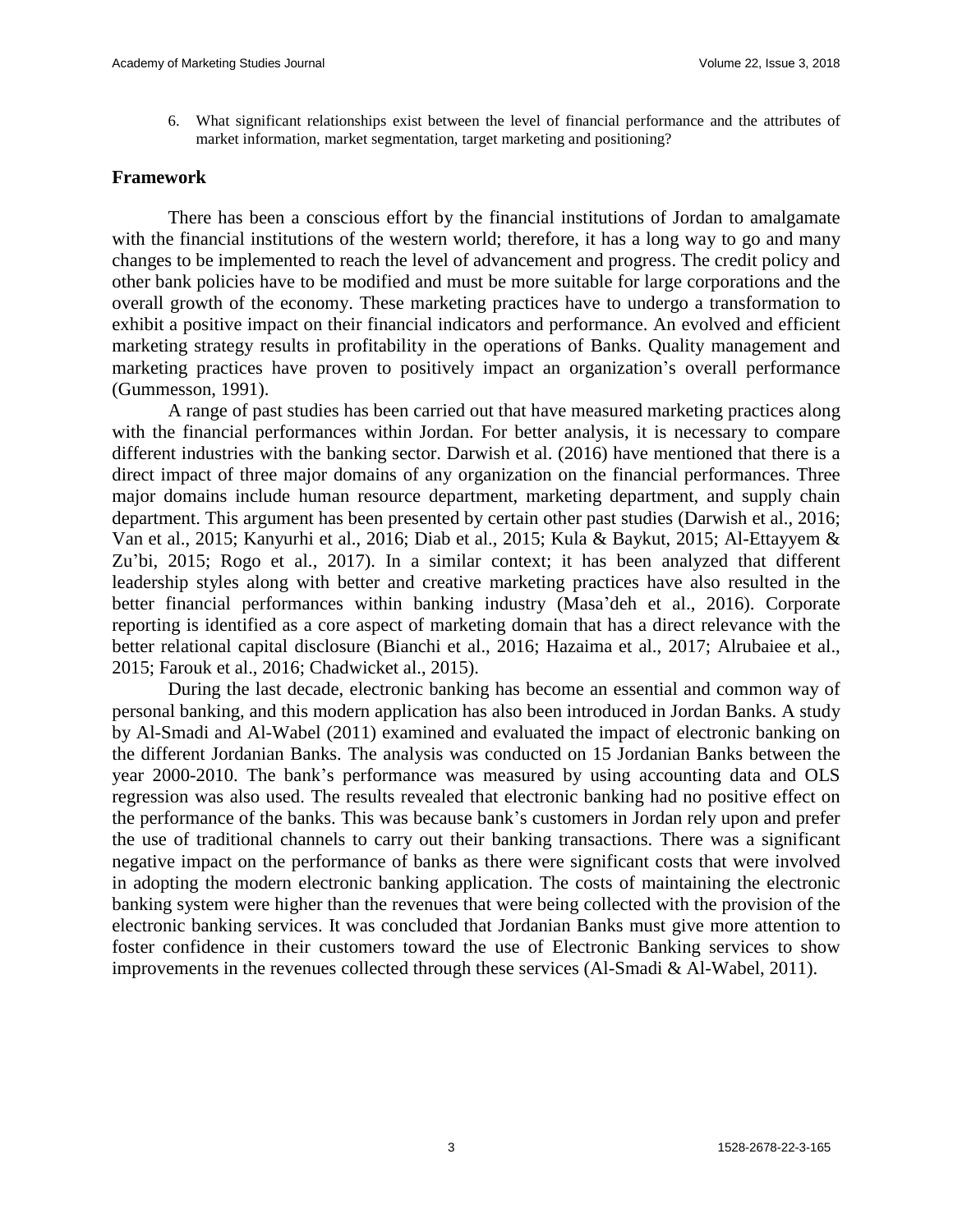#### **RESEARCH METHODOLOGY**

#### **Research Context**

A structured questionnaire has been formulated, which included six research questions that were distributed to three levels of management, namely; the top management, middle management, and the branch management levels of 17 banks. The study has focused on determining, comparing and contrasting the perceptions of the participants with regard to the attributes of the different independent variables of marketing, that include market information, market segmentation, target marketing and positioning.

#### **Data Collection**

49 participants were selected from 17 banks and their demographic data were obtained from all the three managerial levels, namely; the top management, middle management, and branch management. A non-probabilistic sampling technique was used in the current study. The different demographic variables that were included in the research study were the age of the respondents, their position in the organization, their gender, years of employment in the current establishment, and highest level of education attained. Apart from this, other elements; such as their total years of experience in the banking industry and their educational specialization were included. However, any manager, who had less than five years of employment in the current position, was excluded from the study. Furthermore, the bank information that was sought in the study was the types of services that they provided, the number of branches of the banks, and the number of employees presently working in the banks. Cronbach Alpha was used to check the reliability of the questionnaire; whereas, t-test, Pearson Correlation, and One-Way ANOVA are used to analyze the data collected.

#### **Variables**

Additionally, the research focused on comparing the relationship between the various attributes of the financial performances of the banks with these marketing attributes. Different financial performance variables include "*Change in Return on Assets (ROA)*", "*Change in Return on Equity (ROE)",* "*Change in Return on Net Profit Margin (NPM)*" and "*Change in Loans-to-Deposits ratio (L/D)*".

#### **RESULTS AND DISCUSSION**

The three categories of participants who were recruited were top-level managers, middlelevel managers, and branch-level managers. The detailed classification for each feature is presented in Table 1. Amongst the total number of respondents; 45 were males and 4 were female managers. Their ages ranged from 20 to 50 years and above. Out of these, 2 were between 20-19 years of age; 13 were between 30-39 years of age; 17 each belonged between 40- 49 and 50 and above age groups respectively. Furthermore, 11 participants were specialized in banking and 8 in economics. Apart from this, 6 had a specialization in accounting, 2 in marketing and 1 in finance. Out of the total respondents, 24 had been working for a period between 10-19 years in the current establishment; 14 participants had been employed between 5- 09 years, and only 1 manager had been working since more than 40 years in the current establishment. Apart from this, 20 managers had a bachelor's degree; 8 had a master's degree,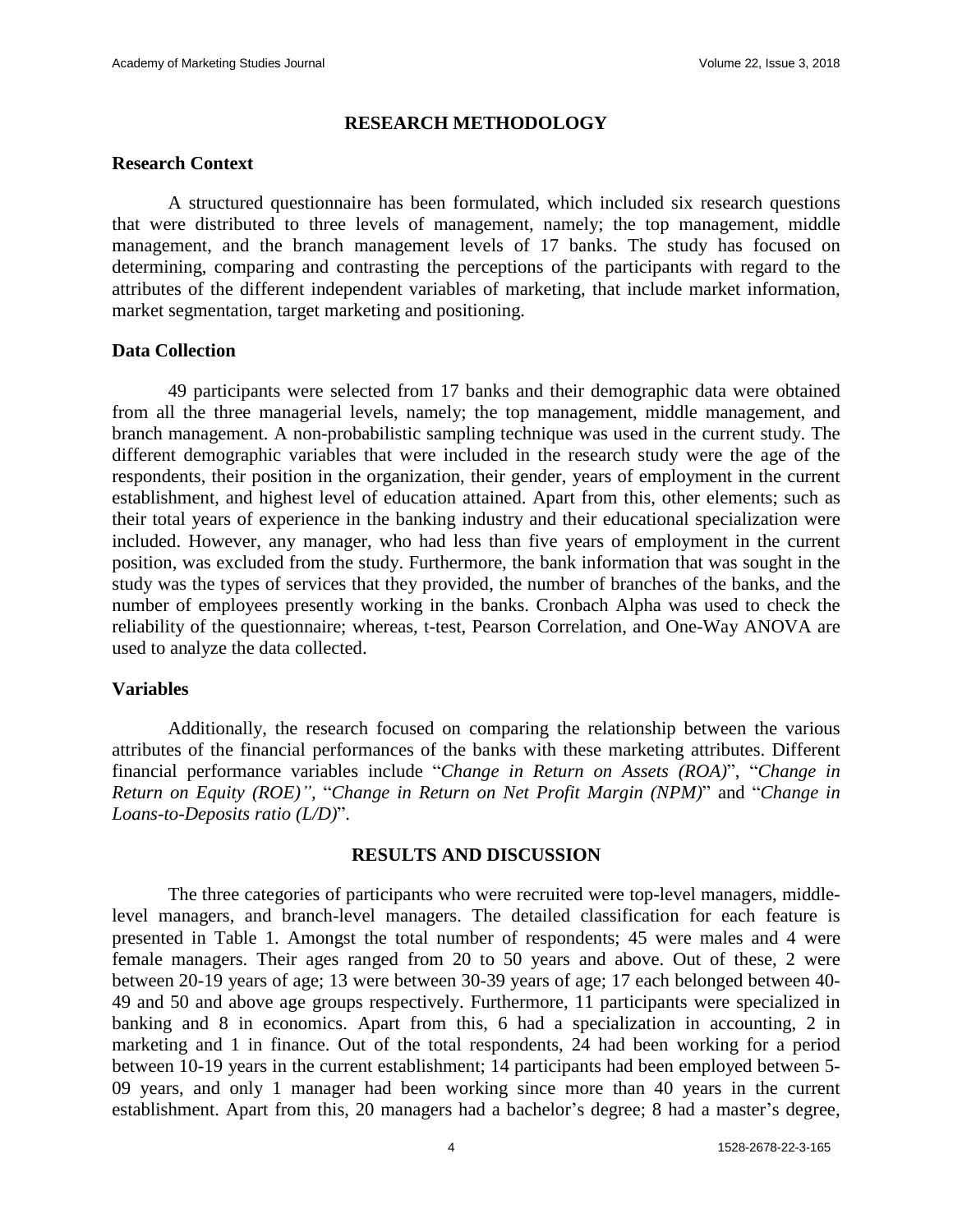$\overline{\mathbf{r}}$ 

and 3 had doctorate degrees. Out of the total respondents 29 were involved in investment banking; 8 in asset-based banking; 27 in corporate banking; 45 were in retail banking; and 17 were involved in international banking.

| Table 1<br>THE MAJOR DEMOGRAPHIC CHARACTERISTICS OF THE 49 POTENTIAL<br><b>RESPONDENTS</b> |                          |  |  |
|--------------------------------------------------------------------------------------------|--------------------------|--|--|
| Specialization                                                                             | Frequency                |  |  |
| Banking                                                                                    | 11                       |  |  |
| High school                                                                                | 8                        |  |  |
| Economics                                                                                  | 8                        |  |  |
| General education                                                                          | 6                        |  |  |
| Accounting                                                                                 | 6                        |  |  |
| Law and English                                                                            | 3                        |  |  |
| Marketing                                                                                  | $\overline{2}$           |  |  |
| Commerce                                                                                   | $\overline{c}$           |  |  |
| Finance                                                                                    |                          |  |  |
| Strategic planning                                                                         |                          |  |  |
| Management                                                                                 |                          |  |  |
| Age                                                                                        |                          |  |  |
| $20-29$ years                                                                              | 2                        |  |  |
| 30-39 years                                                                                | 13                       |  |  |
| $40-49$ years                                                                              | 17                       |  |  |
| $50+$ years                                                                                | 17                       |  |  |
| Gender                                                                                     |                          |  |  |
| Male                                                                                       | 45                       |  |  |
| Female                                                                                     | 04                       |  |  |
| Years employed at current establishment                                                    |                          |  |  |
| $05-09$ years                                                                              | 14                       |  |  |
| $10-19$ years                                                                              | 24                       |  |  |
| $20-29$ years                                                                              | 3                        |  |  |
| 30-39 years                                                                                | 7                        |  |  |
| $40+$ years                                                                                | 1                        |  |  |
| Years employed at the banking industry                                                     |                          |  |  |
| $05-09$ years                                                                              | 7                        |  |  |
| $10-19$ years                                                                              | 19                       |  |  |
| $20-29$ years                                                                              | 12                       |  |  |
| 30-39 years                                                                                | 10                       |  |  |
| $40+$ years                                                                                |                          |  |  |
| <b>Highest level of education attained</b>                                                 |                          |  |  |
| High school                                                                                | $\,8\,$                  |  |  |
| A.A.                                                                                       | 10                       |  |  |
| Bachelors                                                                                  | 20                       |  |  |
| Masters                                                                                    | 8<br>$\overline{3}$      |  |  |
| PHD/D.B.A                                                                                  |                          |  |  |
| Specialization                                                                             | Frequency                |  |  |
| <b>Banks services offered</b>                                                              |                          |  |  |
| <b>Investment</b> banking<br><b>International Banking</b>                                  | 29 (56.9%)<br>17 (33.3%) |  |  |
| Corporate banking                                                                          | 27 (52.9%)               |  |  |
| Assets based banking<br>8 (15.7%)                                                          |                          |  |  |
| Retail banking<br>45 (88.2%)                                                               |                          |  |  |
|                                                                                            |                          |  |  |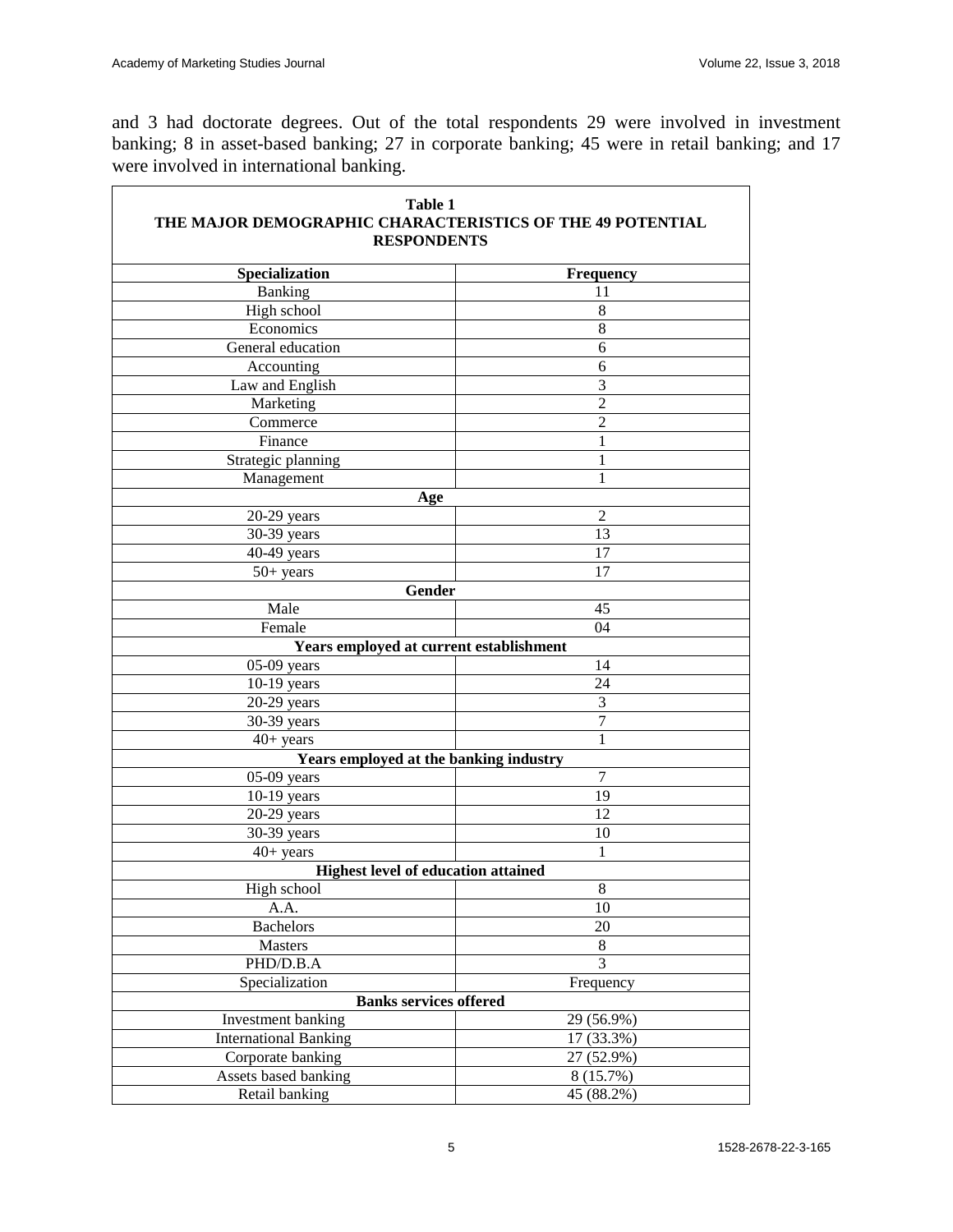The financial performance variables include "*Change in Return on Assets (ROA)*", "*Change in Return on Equity (ROE)*", "*Change in Return on the Net Profit Margin (NPM)*", and "*Change in Loans-to-Deposits ratio (L/D)*". Cronbach alpha coefficient was used for segments that had the additive scales. Cronbach alpha coefficient is a commonly used tool which is used to obtain an internal consistency reliability estimate. In addition, it produces one or more distinct and discrete sub-scores. Table 2 presents Cronbach alpha coefficients as well as the averages.

| Table 2<br><b>CRONBACH ALPHA COEFFICIENTS</b> |                |                           |  |  |
|-----------------------------------------------|----------------|---------------------------|--|--|
|                                               |                |                           |  |  |
| <b>Test Portion</b>                           | Number of      | <b>Value of Alpha</b>     |  |  |
|                                               | <b>Items</b>   | (Reliability coefficient) |  |  |
| Frequency of Behavioral Studies.              | 3              | $+0.72$                   |  |  |
| Importance of Behavioral Study.               | 3              | $+0.62$                   |  |  |
| <b>Information Quality.</b>                   | 3              | $+0.90$                   |  |  |
| Extent of Knowledge of the Service Sales      | 10             | $+0.84$                   |  |  |
| Potential, and Profitability of the Various   |                |                           |  |  |
| Market Elements.                              |                |                           |  |  |
| Use of Segmentation Activities.               | 11             | $+0.94$                   |  |  |
| Management Awareness of<br>Profit/Loss        | $\overline{4}$ | $+0.87$                   |  |  |
| Consequences When Undertaking Segmentation    |                |                           |  |  |
| Decisions.                                    |                |                           |  |  |
| Management Effectiveness of<br>Resources      | $\overline{4}$ | $+0.90$                   |  |  |
| Allocation with Regard<br>Different<br>to     |                |                           |  |  |
| Segmentation Decisions.                       |                |                           |  |  |
| Extent of Importance of Product/Market        | 10             | $+0.85$                   |  |  |
| Positioning Characteristics.                  |                |                           |  |  |
| Weighted Mean of 48 Alpha Values.             | 48             | $+0.855$                  |  |  |

# **Table 2**

The results regarding first research question were attained by one-way ANOVA technique between three groups of respondents to assess inter-group differences. It was followed by the Scheffe tests for individual mean differences. All the decisions relating to research question one was made at 0.05 level of significance. Table 3 shows the analysis of variance for mean differences between the three groups of managers concerning the perceived importance of customer differentiation in target market strategy selection.

| Table 3<br>ANALYSIS OF VARIANCE FOR MEAN DIFFERENCES BETWEEN THE THREE MANAGEMENT<br>LEVELS CONCERNING THE PERCEIVED IMPORTANCE OF THE EXTENT OF CUSTOMER<br>DIFFERENTIATION IN THE SELECTION OF TARGET MARKET STRATEGY |                |  |                     |                  |                |                           |        |
|-------------------------------------------------------------------------------------------------------------------------------------------------------------------------------------------------------------------------|----------------|--|---------------------|------------------|----------------|---------------------------|--------|
| <b>Source</b>                                                                                                                                                                                                           | Sum of DF      |  | <b>Mean Squares</b> | <b>F</b> Squares | <b>F</b> Ratio |                           | Prob.  |
| <b>Between Groups</b>                                                                                                                                                                                                   | $\mathfrak{D}$ |  | 1.3441              | 0.6720           | 0.7275         |                           | 0.4886 |
| Within Groups                                                                                                                                                                                                           | 48             |  | 42.4926             | 0.9238           |                |                           |        |
| <b>Total</b>                                                                                                                                                                                                            | 46             |  | 43.8367             |                  |                |                           |        |
| Display of Means                                                                                                                                                                                                        |                |  |                     |                  |                |                           |        |
| <b>Management Group</b><br>N                                                                                                                                                                                            |                |  |                     | <b>Mean</b>      |                | <b>Standard Deviation</b> |        |
| <b>Total Level</b><br>16                                                                                                                                                                                                |                |  |                     | 3.5625           |                | 0.8139                    |        |
| 17<br>Middle Level                                                                                                                                                                                                      |                |  | 3.4118              |                  | 1.1757         |                           |        |
| 16<br><b>Branch Level</b>                                                                                                                                                                                               |                |  |                     | 3.8125           |                | 0.8342                    |        |
| 49<br><b>Total</b>                                                                                                                                                                                                      |                |  |                     | 3.5918           |                | 0.9556                    |        |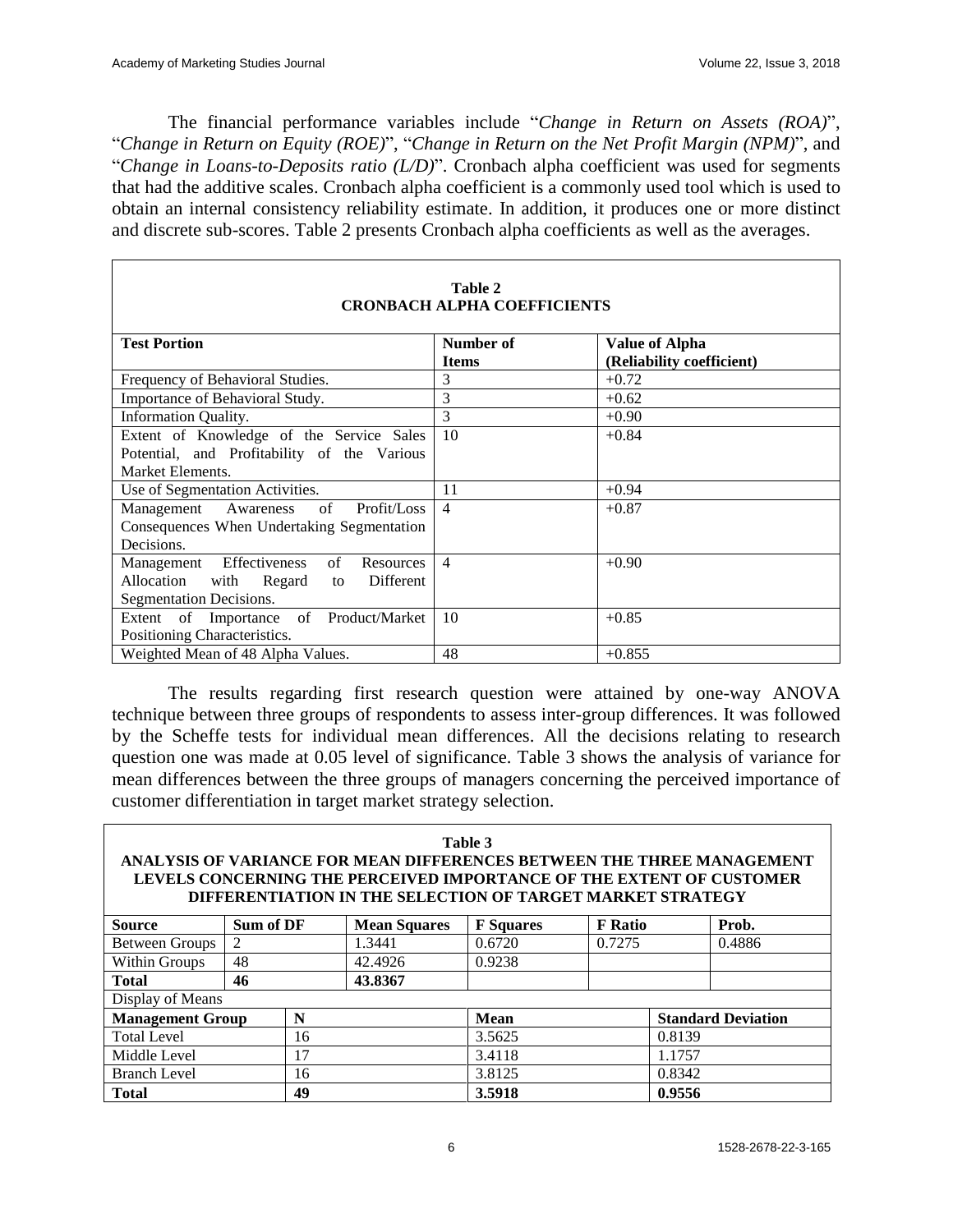No two means were found to differ significantly at 0.05 level by means of Scheffe test. Table 3 illustrates combined mean of 3.5918 for three groups that fall in the "*high importance*" portion of the scale. The results related to second research question were collected through five used Pearson-moment coefficients of correlation. All decisions relating to second research question were also made at the 0.05 level of significance. Table 4 presents the correlations between 20 attributes of information and profitability ratios of banks in Jordan.

| Table 4<br><b>CORRELATIONS BETWEEN INFORMATION ATTRIBUTES AND THE FOUR FINANCIAL</b><br>PERFORMANCE MEASURES                         |                                   |                                   |                                      |                                   |
|--------------------------------------------------------------------------------------------------------------------------------------|-----------------------------------|-----------------------------------|--------------------------------------|-----------------------------------|
|                                                                                                                                      | <b>ROA</b>                        | <b>ROE</b>                        | L/D                                  | <b>NPM</b>                        |
| of<br>Perceived<br>extent<br>importance of customers,<br>competitors and personnel<br>behaviors in market strategy<br>election.      | $r=0.1841$<br>$N=16$<br>$p=0.495$ | $r=0.5105$<br>$N=16$<br>$p=0.043$ | $r=0.5312$<br>$N=16$<br>$p=0.036$    | $r=0.2204$<br>$N=15$<br>$p=430$   |
| of<br>Perceived<br>extent<br>knowledge of the service<br>sales potential and the<br>profitability of the various<br>market elements. | $r=0.4942$<br>$N=16$<br>$p=0.052$ | $r=0.5272$<br>$N=16$<br>$p=0.036$ | $r = -0.3136$<br>$N=16$<br>$p=0.237$ | $r=0.5442$<br>$N=15$<br>$p=0.036$ |

The results showed that there were positive linear associations between perceived importance of customers, competitors, and personal behaviors and the two financial performance variables, namely; change in Return on Equity and change in Loans-to-Deposit ratio (r=0.5105;  $0.5312$  with  $p=0.043$ ;  $0.036$  respectively). The findings pertaining to research question one reveals that there was no significant difference between the three managerial levels in relation to the attributes; such as market information, market segmentation, target marketing, and positioning. The findings of question 2 disclose the existence of many significant relationships between financial performance measures and the attributes; such as market information, market segmentation, target marketing, and positioning.

In addition, the results of research question three disclose the existence of several significant relationships between market information attributes with attributes of market segmentation, target marketing, and market positioning. Findings that apply to research question four disclose the existence of significant relationships between market segmentation attributes with attributes of target marketing and market positioning. Accordingly, the results of the research question five reveal the existence of nine significant relationships between target marketing and market positioning attributes.

The research question six used the t-test to identify the attributes of market information, market segmentation, target marketing, and positioning that are linked with the financial variables "*Change in Return on Assets (ROA)*", "*Change in Return on Equity (ROE)*", "*Change in Return on the Net Profit Margin (NPM)*" and "*Change in Loans-to-Deposits ratio (L/D)*". Students t-tests were conducted between the groups and were divided into medians according to the performance variables. Table 5 presents t-tests for the difference between banks having a high in comparison to the low change in Return in Equity in relation to the perceived combined importance of customers, competitors and personnel's behaviors in the selection of market strategy (Table 5).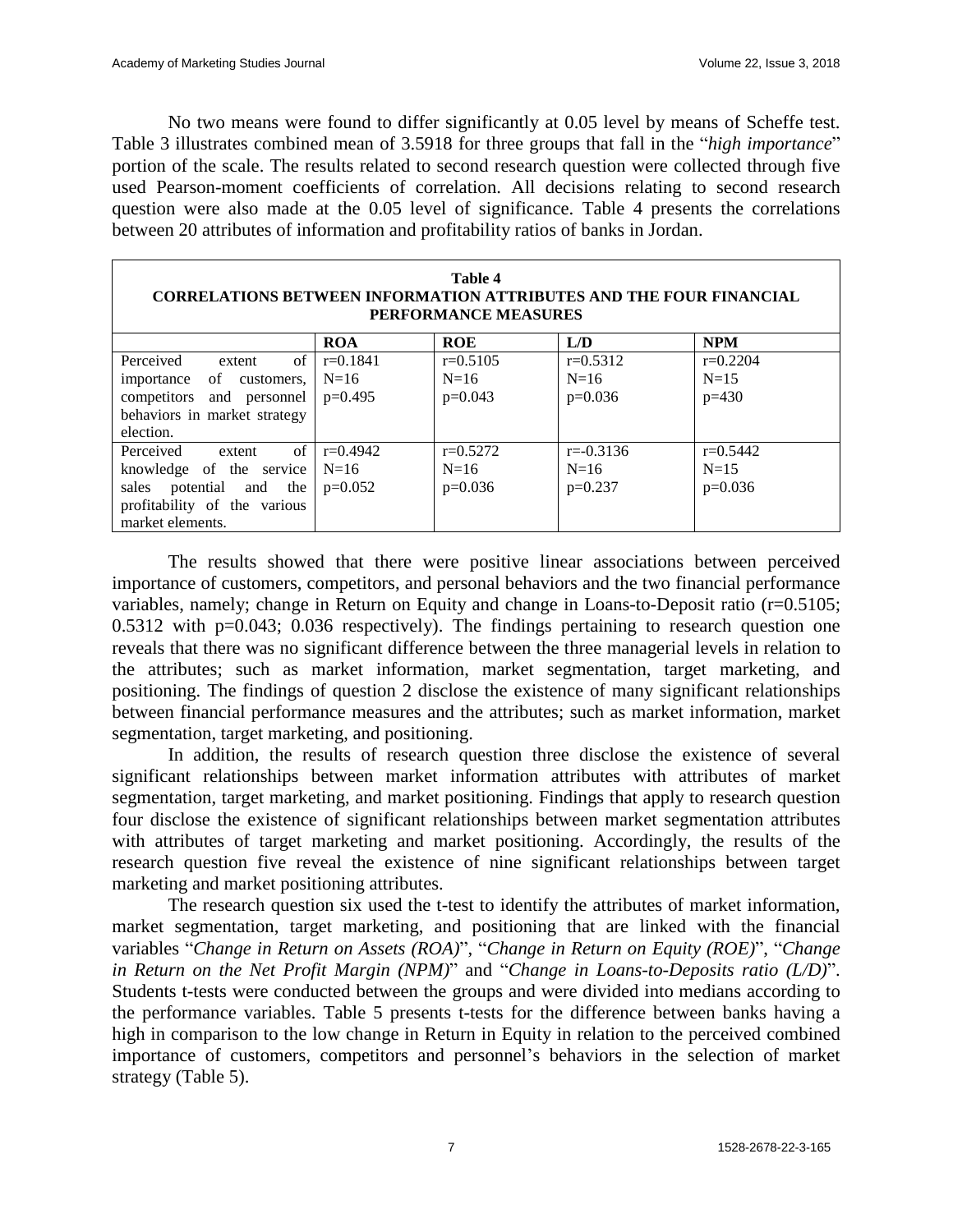| Table 5<br>STUDENT'S T-TESTS FOR THE DIFFERENCE BETWEEN THE BANKS HAVING A HIGH VERSUS<br>A LOW RETURN ON EQUITY IN TERMS OF THE PERCEIVED COMBINED IMPORTANCE OF<br><b>CUSTOMERS COMPETITORS AND PERSONNEL BEHAVIORS, IN THE SELECTION OF MARKET</b><br><b>STRATEGY</b> |                |   |             |       |       |                     |
|--------------------------------------------------------------------------------------------------------------------------------------------------------------------------------------------------------------------------------------------------------------------------|----------------|---|-------------|-------|-------|---------------------|
|                                                                                                                                                                                                                                                                          |                | N | <b>Mean</b> | S.D   | Ratio | <b>Significance</b> |
| <b>Banks</b><br>above<br>ROE.                                                                                                                                                                                                                                            | with<br>median | 8 | 3.7638      | 0.425 | 2.52  | 0.24                |
| <b>Banks</b><br>below<br>ROE.                                                                                                                                                                                                                                            | with<br>median | 8 | 4.2913      | 0.411 |       |                     |

The student's t-tests have revealed that the below-median ROE banks had a higher perceived extent of importance of customers, competitors, and personnel behaviors when selecting a marketing strategy as compared to the above-median ROE banks. Banking reforms in Saudi Arabia have permitted and encouraged the entry and growth of foreign banks. This initiative was taken to improve the financial stability of the banking sector to increase competition within the Kingdom of Saudi Arabia. In a comprehensive econometric study by Saif-Alyousfi et al. (2017), the profitability of domestic and foreign banks were evaluated. This study was conducted during the period from 2000-2014 using the fixed effect model and pooled OLS method. Moreover, the parameters of the CAMEL framework were also utilized in this study. The research revealed that foreign banks were less profitable than domestic banks in Saudi Arabia. However, both domestic and foreign banks with higher capital were shown to be more profitable. Apart from this, it was also revealed that the increase in the lending activities led to an upsurge in the profitability of the domestic banks. Conversely, the rise in lending activities had an unfavorable and adverse effect on the success of the foreign banks. Furthermore, foreign banks carried a lot more credit risk than domestic banks. In relation to these risks, both the domestic and foreign banks with higher non-performing loans were shown to be less profitable. It was concluded that domestic banks were much more profitable than foreign banks in the Kingdom of Saudi Arabia (Saif et al., 2017).

Obeidat et al. (2016) have carried out a study, which has mentioned that transformational leadership within the organization plays a major role to enhance the financial performance. However, the role of corporate social responsibility is also highlighted in this study. CSR is a core for marketing practices; therefore, CSR has a closer relevance with the financial performances. Such results are also supported by certain other previous studies (Qrunfleh & Tarafdar, 2015; Siegel et al., 2014; Xie et al., 2017; Ismail et al., 2015; Obeidat, 2016; Abdallah et al., 2016). Moreover, Bisharat et al. (2016) has indicated that human resource functions and marketing practices usually work together to achieve certain objectives; therefore, financial performances within banking are mostly improved via correlated marketing and HR practices (Alshatti, 2015; Ismyrlis & Moschidis, 2015; Rezaee & Jafari, 2015; Alsoboa & Alalaya, 2015).

In another study, the influence and impact of total quality management practices on organizational performance, which was both financial and non-financial, in the Jordanian banking sector were examined and evaluated. Total quality management practices included top management commitment, teamwork, education and training, customer satisfaction, and continuous improvement in the banking practices. A questionnaire was distributed to 11 commercial banks. The results revealed that there was a positive relationship between the TQM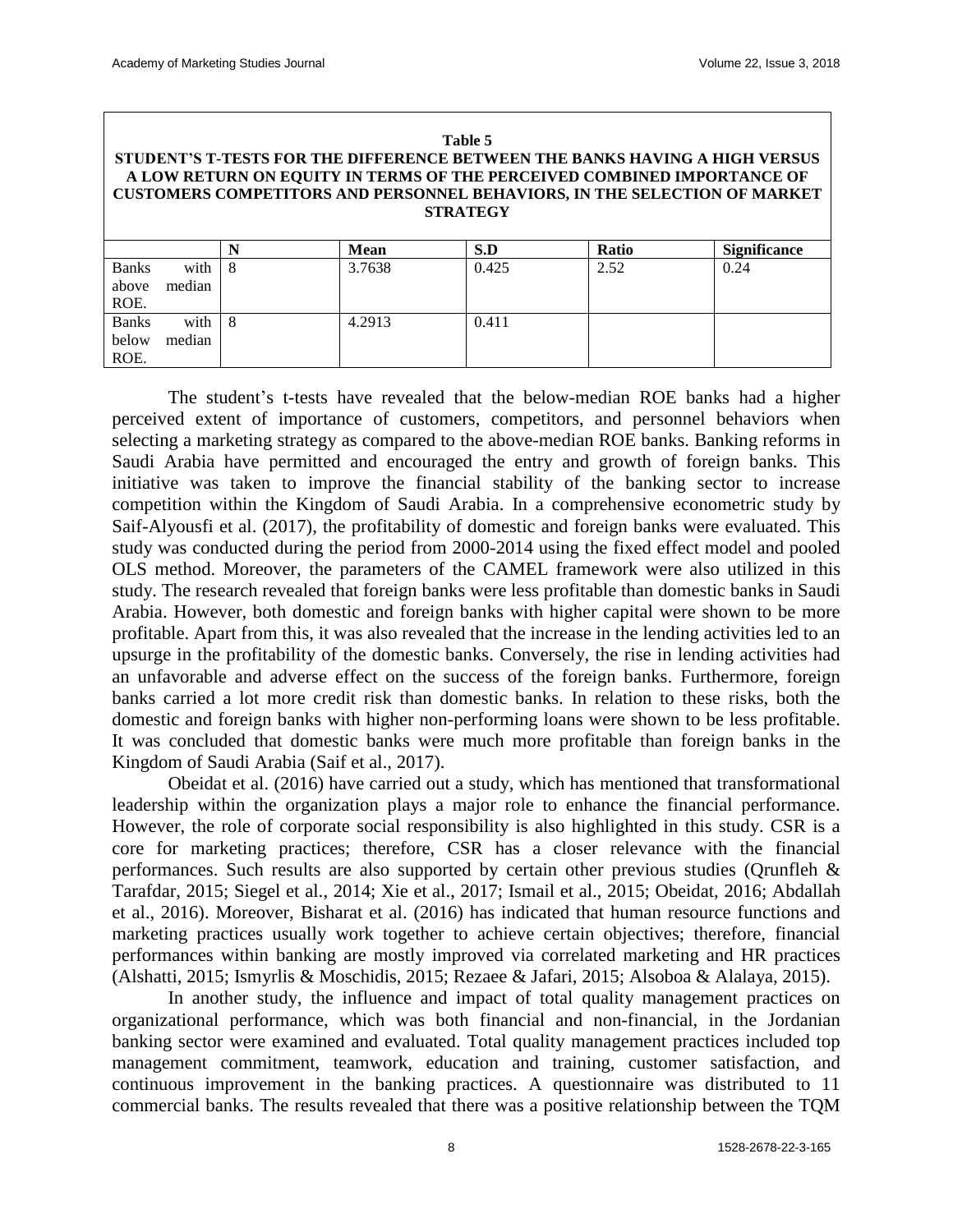practices organizational performance, which was both financial and non-financial, in the Jordanian banking sector. It was concluded that it is important and beneficial to use these quality management practices as their use has positive implications on the organizational performance of the Banks (Al-Ettayyem & Zu'bi, 2015; Obeidat et al., 2015).

#### **CONCLUSION**

There were no significant differences between the three managerial groups in terms of their perception regarding the four attributes of marketing. This consistency and uniformity of perception show that there is a considerable similarity in the thinking and perception amongst the managerial groups. Taking into consideration; the responses for most of the attributes indicated and suggested that bank managers in Jordan were satisfied with their marketing practices on the performance level. It was also revealed that having good knowledge of customers, competitors and personnel behaviors played a significant role on improved return in equity and improved net profit margin. With regard to the financial performance indicators and their association with marketing practices, it was discovered that only change in return on equity had a significant relationship in relation to the difference in high performance and above-median versus the low performance and below-median banks. It is recommended that more importance must also be given to the opinions and perceptions of other personnel besides managers and to customers and competitors to improve and enhance the performance of banks in Jordan.

### **ACKNOWLEDGMENT**

The author is very thankful to all the associated personnel in any reference that contributed in/for the purpose of this research.

# **CONFLICT OF INTEREST**

The research has no conflict of interest and is not funded through any source.

| <b>Appendix 1</b><br><b>QUESTIONNAIRE</b> |                    |  |  |
|-------------------------------------------|--------------------|--|--|
| Specialization                            | Banking            |  |  |
|                                           | High school        |  |  |
|                                           | Economics          |  |  |
|                                           | General education  |  |  |
|                                           | Accounting         |  |  |
|                                           | Law and English    |  |  |
|                                           | Marketing          |  |  |
|                                           | Commerce           |  |  |
|                                           | Finance            |  |  |
|                                           | Strategic planning |  |  |
|                                           | Management         |  |  |
| Age                                       | $20-29$ years      |  |  |

# **APPENDIX**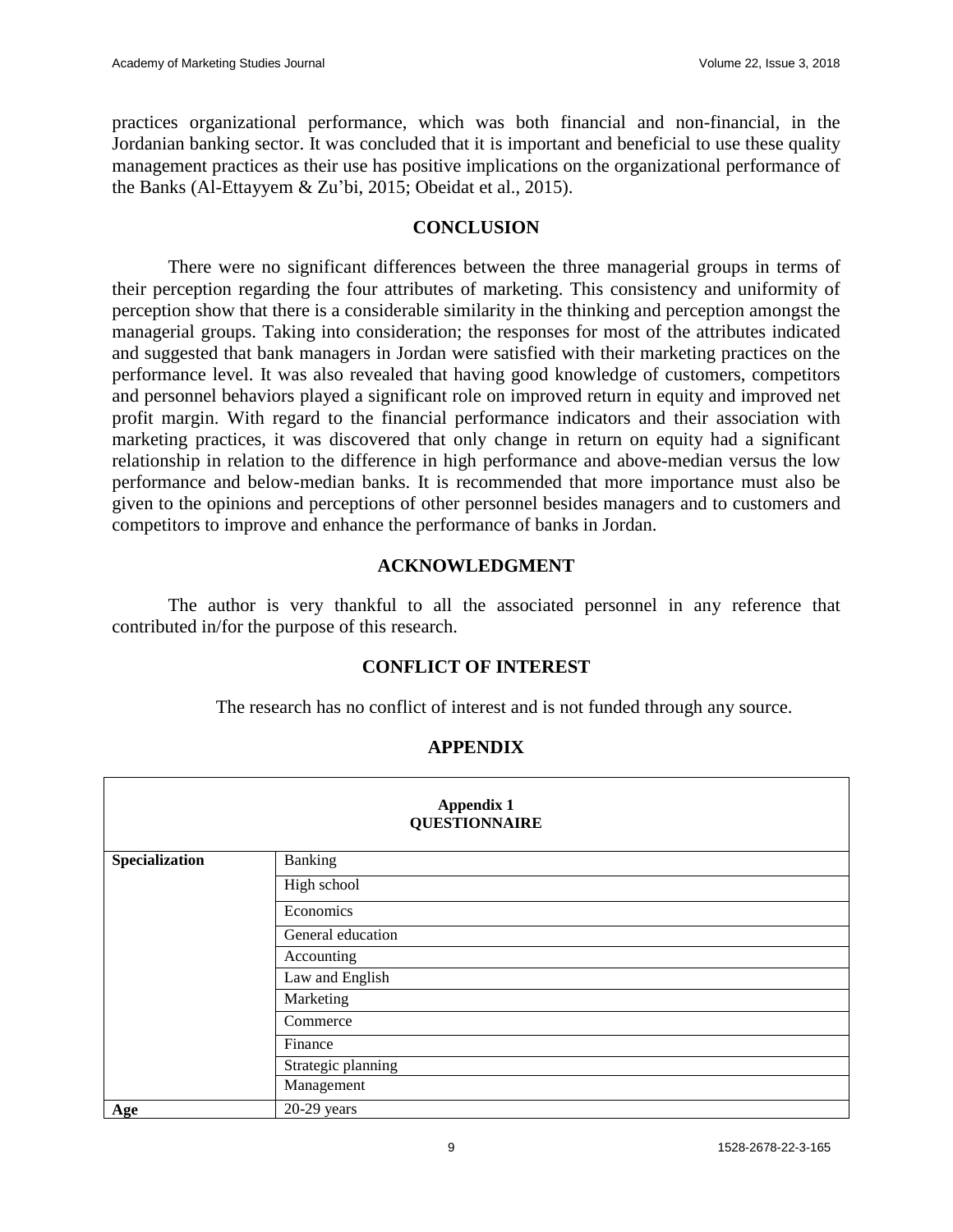|                                                                                                                                                                                                                                        | 30-39 years                  |  |  |
|----------------------------------------------------------------------------------------------------------------------------------------------------------------------------------------------------------------------------------------|------------------------------|--|--|
|                                                                                                                                                                                                                                        | $40-49$ years                |  |  |
|                                                                                                                                                                                                                                        | $50+$ years                  |  |  |
| Gender                                                                                                                                                                                                                                 | Male                         |  |  |
|                                                                                                                                                                                                                                        | Female                       |  |  |
| employed<br><b>Years</b><br>at                                                                                                                                                                                                         | $05-09$ years                |  |  |
| current establishment                                                                                                                                                                                                                  | $10-19$ years                |  |  |
|                                                                                                                                                                                                                                        | $20-29$ years                |  |  |
|                                                                                                                                                                                                                                        | 30-39 years                  |  |  |
|                                                                                                                                                                                                                                        | $40+$ years                  |  |  |
| Years employed at the                                                                                                                                                                                                                  | $05-09$ years                |  |  |
| banking industry                                                                                                                                                                                                                       | $10-19$ years                |  |  |
|                                                                                                                                                                                                                                        | $20-29$ years                |  |  |
|                                                                                                                                                                                                                                        | 30-39 years                  |  |  |
|                                                                                                                                                                                                                                        | $40+$ years                  |  |  |
| <b>Highest</b><br>level<br>of                                                                                                                                                                                                          | High school                  |  |  |
| education attained                                                                                                                                                                                                                     | A.A.                         |  |  |
|                                                                                                                                                                                                                                        | <b>Bachelors</b>             |  |  |
|                                                                                                                                                                                                                                        | <b>Masters</b>               |  |  |
|                                                                                                                                                                                                                                        | PHD/D.B.A                    |  |  |
| <b>Banks services offered</b>                                                                                                                                                                                                          | Investment banking           |  |  |
|                                                                                                                                                                                                                                        | <b>International Banking</b> |  |  |
|                                                                                                                                                                                                                                        | Corporate banking            |  |  |
|                                                                                                                                                                                                                                        | Assets based banking         |  |  |
|                                                                                                                                                                                                                                        | Retail banking               |  |  |
| To what extent do top-level managers, middle-level managers and branch -level managers differ in their perceptions<br>concerning the attributes of market information, market segmentation, target marketing and positioning?          |                              |  |  |
| Are the responses covering attributes of information, the extent of use of market segmentation attributes, target<br>marketing attributes and positioning attributes significantly related to the financial performances of the banks? |                              |  |  |
| To what extent is each of the 20 attributes of market information related to; the 19 attributes of market segmentation,<br>the 13 attributes of target marketing and the 14 attributes of market positioning?                          |                              |  |  |

To what extent is each of the 19 attributes of market segmentation related to, the 13 attributes of target marketing and the 14 attributes of market positioning?

To what extent is each of the 13 attributes of target marketing related to the 14 attributes of market positioning?

What significant relationships exist between level of financial performance and the attributes of market information, market segmentation, target marketing and positioning?

#### **REFERENCE**

- Abdallah, A.B., Obeidat, B.Y., Aqqad, N.O., Al Janini, M.N.E.K., & Dahiyat, S.E. (2016). An integrated model of job involvement, job satisfaction and organizational commitment: A structural analysis in Jordan's banking sector. *Communications and Network, 9*(1), 28-53.
- Albdour, A.A., & Altarawneh, I.I. (2014). Employee engagement and organizational commitment: Evidence from Jordan. *International Journal of Business*, *19*(2), 192-210.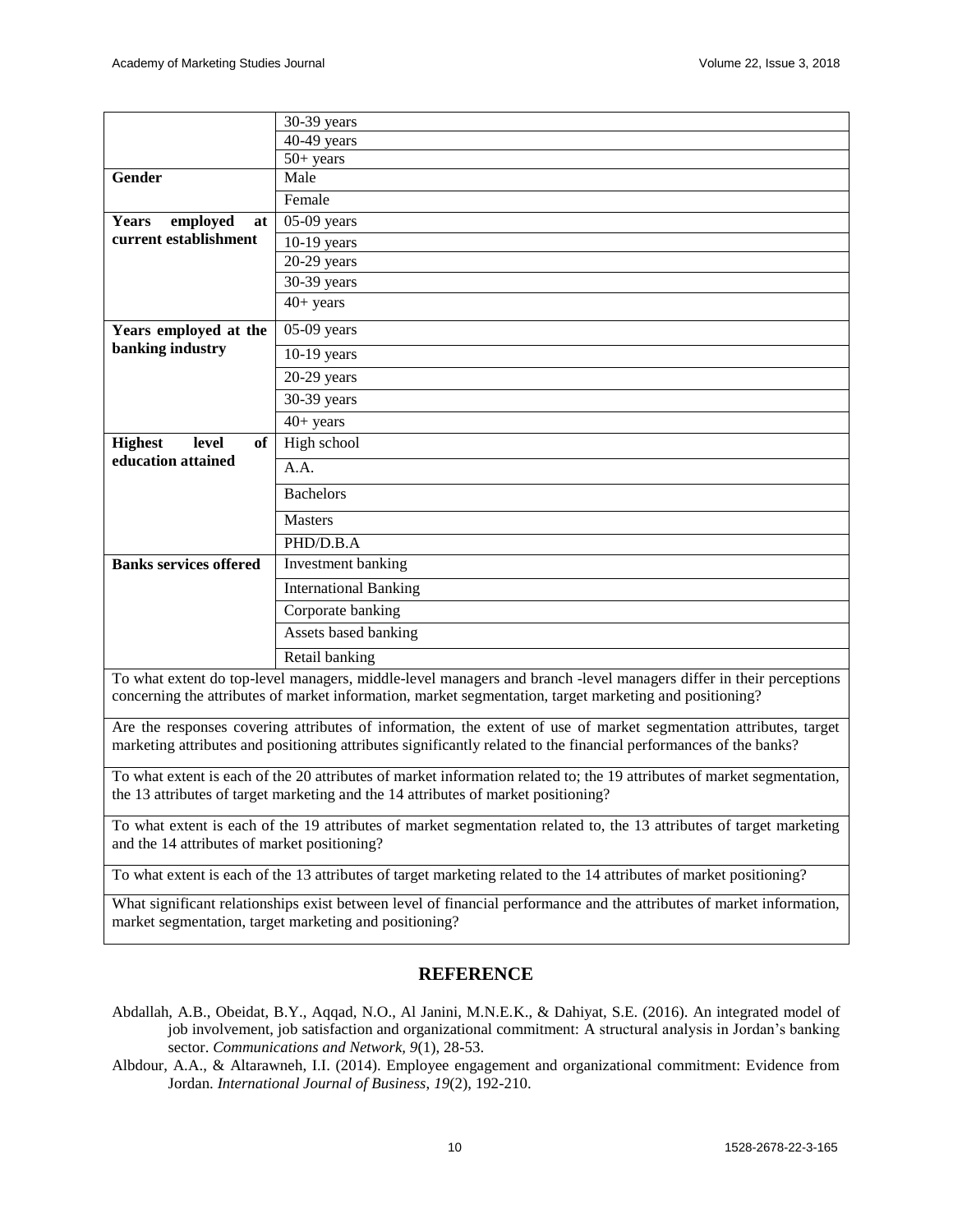- Aldaoud, K.A., Ismail, K.N.I.K., & Lode, N.A. (2015). The impact of internal corporate governance on the timeliness of financial reports of Jordanian firms: Evidence using audit and management report lags. *Mediterranean Journal of Social Sciences*, *6*(1), 430-442.
- Alrubaiee, L., Alzubi, H.M., Hanandeh, R.E., & Al-Ali, R. (2015). Investigating the relationship between knowledge management processes and organizational performance the mediating effect of organizational innovation. *International Review of Management and Business Research, 4*(4), 989-1009.
- Alshatti, A.S. (2015). The effect of credit risk management on financial performance of the Jordanian commercial banks. *Investment Management and Financial Innovations*, *12*(1), 338-345.
- Al-Smadi, M.O., & Al-Wabel, S.A. (2011). The impact of e-banking on the performance of Jordanian banks. *The Journal of Internet Banking and Commerce*, *16*(2), 1-10.
- Alsoboa, S., & Alalaya, M.M. (2015). Practices of competitor accounting and its influence on the competitive advantages: an empirical study in jordanian manufacturing companies. *Global Journal of Management and Business Research*, *15*(3), 13-23.
- Askoul, R., Khan, H.U., & Lalitha, V.M. (2016). Cross-functional integration of marketing and information services in banking: A cross-industry comparison. *International Journal of Process Management and Benchmarking*, *6*(1), 57-78.
- Bianchi, M.S., Corvino, A., Doni, F., & Rigolini, A. (2016). Relational capital disclosure, corporate reporting and company performance: Evidence from Europe. *Journal of Intellectual Capital*, *17*(2), 186-217.
- Bisharat, H., Obeidat, B.Y., Tarhini, A., & Mukattash, I. (2016). The effect of human resource management practices on organizational commitment in chain pharmacies in Jordan. *International Journal of Business and Management*, *12*(1), 50-70.
- Bitar, M. (2014). *Banking regulation, stability and efficiency of Islamic banks: What works best?* A Comparison with Conventional Banks (Doctoral dissertation, Université de Grenoble).
- Chadwick, C., Super, J.F., & Kwon, K. (2015). Resource orchestration in practice: CEO emphasis on SHRM, commitment‐based HR systems, and firm performance. *Strategic Management Journal*, *36*(3), 360-376.
- Darwish, T.K., Singh, S., & Wood, G. (2016). The impact of human resource practices on actual and perceived organizational performance in a middle eastern emerging market. *Human Resource Management*, *55*(2), 261-281.
- Demirguc-Kunt, A., & Martínez, P.M.S. (2010). A framework for analyzing competition in the banking sector: An application to the case of Jordan. *The World Bank, 1*(1), 1-26
- Diab, S.M., Al-Bourini, F.A., & Abu-Rumman, A.H. (2015). The impact of green supply chain management practices on organizational performance: A study of Jordanian food industries. *Journal of Management and Sustainability*, *5*(1), 149-155.
- Farouk, S., Abu-Elanain, H.M., Obeidat, S.M., & Al-Nahyan, M. (2016). HRM practices and organizational performance in the UAE banking sector: The mediating role of organizational innovation. *International Journal of Productivity and Performance Management*, *65*(6), 773-791.
- Fouad, R.H., Hamed, Z.M., & Abdulwahhab, O.A. (2015). Exploring TQM and SCM Practices influence on oil pipelines company's performance. *International Review of Management and Business Research*, *4*(4), 1070-1082.
- Gummesson, E. (1991). Marketing-orientation revisited: The crucial role of the part-time marketer. *European journal of Marketing*, *25*(2), 60-75.
- Hazaima, H., Low, M., & Allen, J. (2017). Impact of corporate social responsibility disclosures on financial performance-A Jordanian case study. *International Journal of Critical Accounting*, *9*(6), 433-459.
- Isik, I., Omran, M., & Hassan, M.K. (2016). How efficient are the commercial, investment and Islamic bank managers in Jordan?. *Handbook of Empirical Research on Islam and Economic Life, 19*(1), 434-462.
- Ismyrlis, V., & Moschidis, O. (2015). The effects of ISO 9001 certification on the performance of Greek companies: A multidimensional statistical analysis. *Total Quality Management & Business Journal*, *27*(1), 150-162.
- Kanyurhi, E.B., & Bugandwa, D. (2016). Internal marketing, employee job satisfaction, and perceived organizational performance in microfinance institutions. *International Journal of Bank Marketing*, *34*(5), 773-796.
- Kula, V., & Baykut, E. (2015). Does better corporate governance rating lead to higher market value? An empirical investigation of BIST XKURY listed companies. *Electronic Journal of Vocational Colleges*, *5*(6), 47-54.
- Masa'deh, R.E., Obeidat, B.Y., & Tarhini, A. (2016). A Jordanian empirical study of the associations among transformational leadership, transactional leadership, knowledge sharing, job performance, and firm performance: A structural equation modelling approach. *Journal of Management Development*, *35*(5), 681- 705.